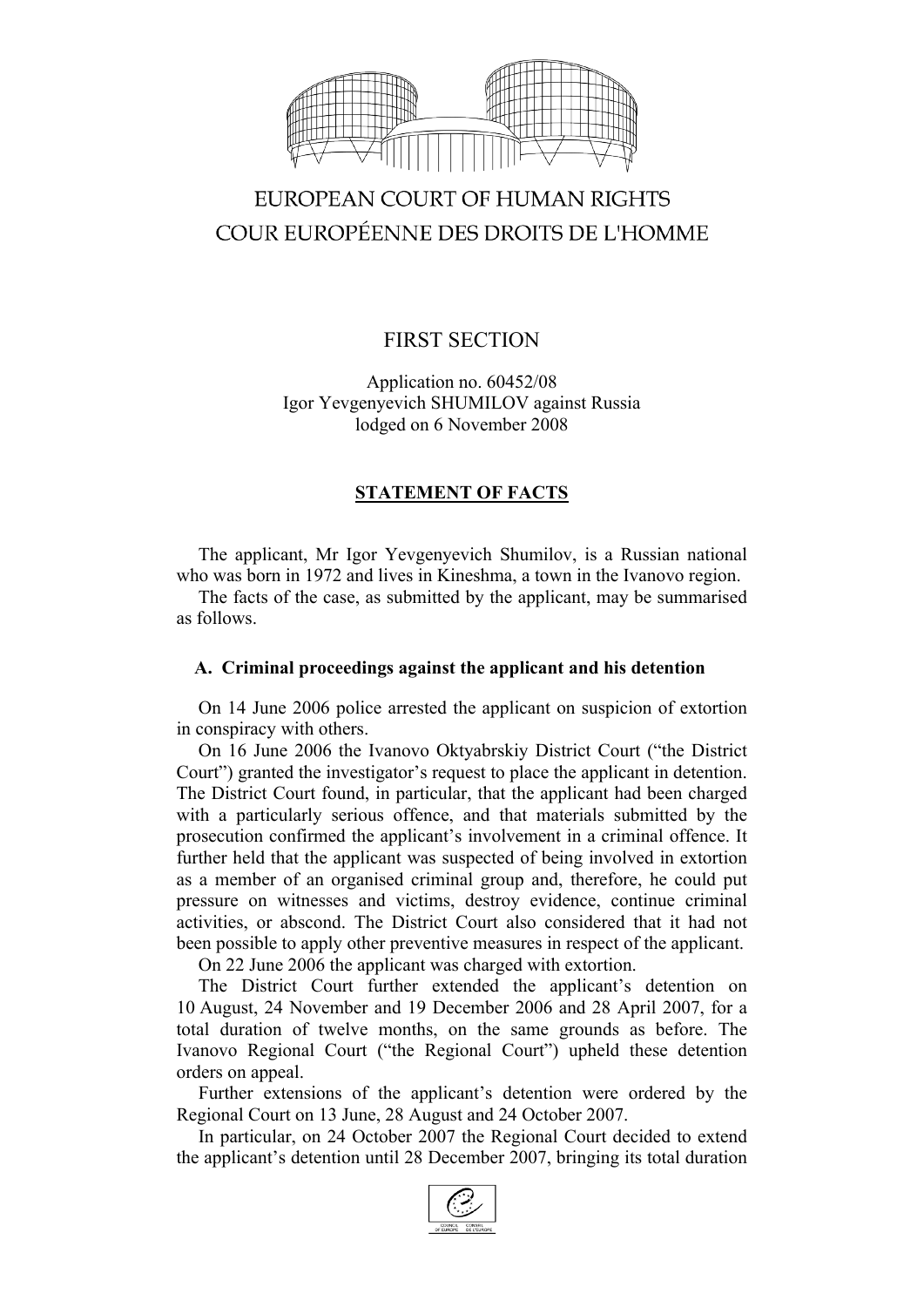to eighteen months and fourteen days. The Regional Court held that, as required by Article 109 of the Code of Criminal Procedure, the investigation had been completed and the materials of the criminal case had been presented to the applicant and his counsel in due time. However, the applicant had not yet finished familiarising himself with the materials of the criminal case.

It appears that on 24 December 2007 the applicant's detention was further extended until 28 February 2008.

On 30 January 2008 prosecution authorities referred the criminal case against the applicant and his co-defendants to the Regional Court for trial.

At the preliminary hearing on 28 February 2008 the Ivanovo Regional Court determined that the case should be returned to the Ivanovo regional prosecutor to have factual inconsistencies and legal defects remedied, within five days. As regards the custodial measure, the Regional Court held as follows:

"[The applicant and his co-defendants] stand accused of having committed, over a long period of time, a great number of serious and particularly serious crimes, as part of a large-scale organised criminal group which was formed for the purpose of committing serious and particularly serious crimes. When deciding on the custodial measure, the court took the above-mentioned circumstances into account and also had regard to the fact that, if released, they may reoffend, abscond from justice, interfere with the establishment of the truth, or exert pressure on victims or witnesses. The said circumstances still obtain, which is confirmed by the number, nature and degree of public dangerousness of the crimes imputed to the defendants.

In this connection, the court sees no reason to vary the custodial measure."

The applicant alleges that at that hearing the question of a preventive measure was not examined at all and no decision was taken extending his detention. He therefore considers that from that date and until 21 March 2008 he was detained without any court order. It is not clear whether the applicant or his counsel appealed against the decision of 28 February 2008.

On 14 March 2008 the Regional Court referred the case file to the prosecutor's office.

On 17 March 2008 the prosecutor's office received the case and resumed the proceedings.

On 18 March 2008 the applicant was presented with a final version of the charges. In addition to the charges of extortion he was charged with organisation of a criminal group.

On 21 March 2008 the Regional Court extended the applicant's detention until 21 May 2008, bringing its total duration to twenty-one months and twenty days. The Regional Court had regard to the gravity of the charges against the applicant and to the risk that he would abscond or interfere with the proceedings.

In his appeal against the decision of 21 March 2008 the applicant and his counsel complained that his detention after 28 February 2008 had been unlawful.

On 29 April 2008 the Supreme Court of the Russian Federation upheld the detention order of 21 March 2008.

On 6 May 2008 the prosecuting authorities resubmitted the case to the Regional Court for trial.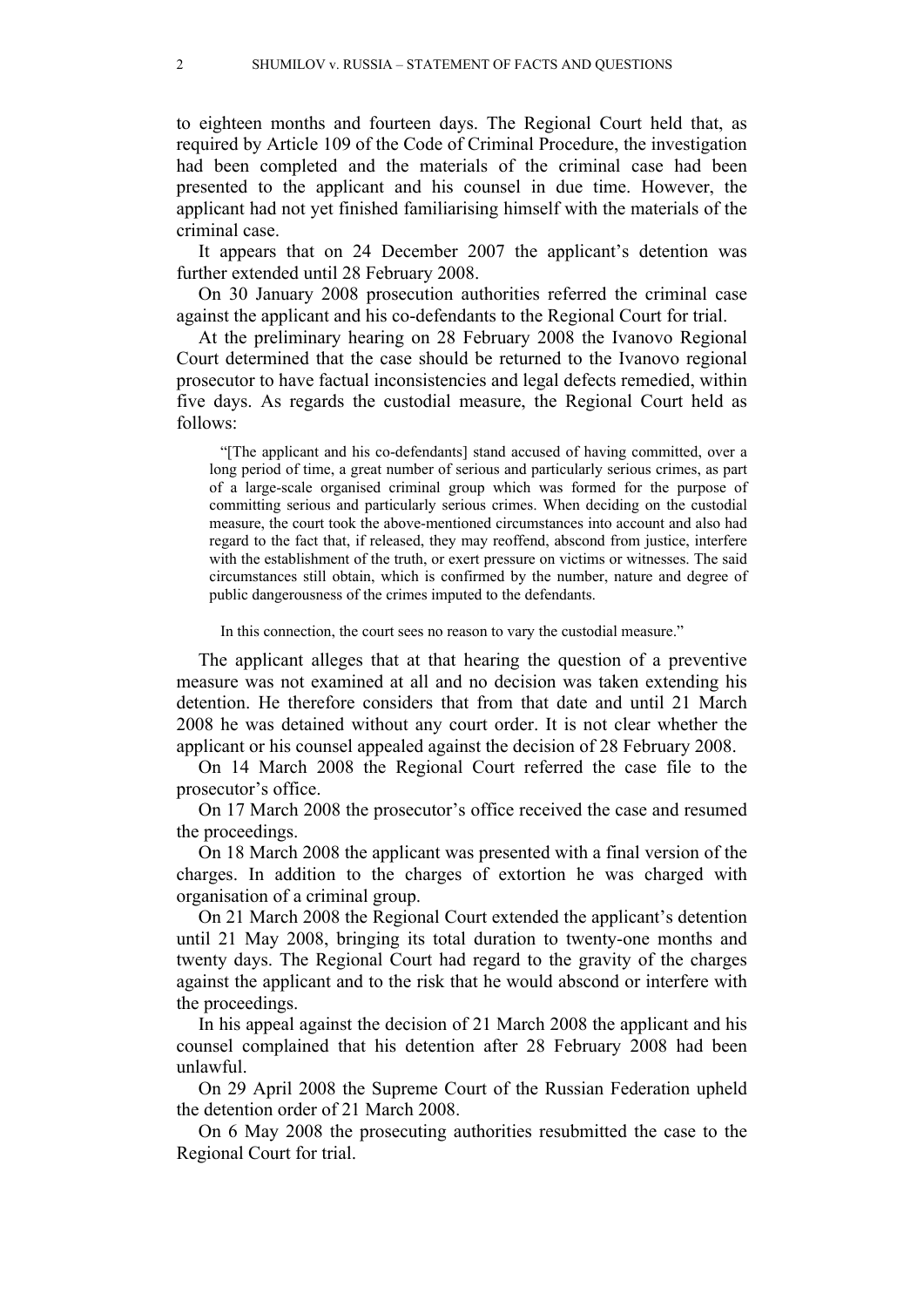On 21 May 2008 the Regional Court held a preliminary hearing and set the examination of the case for 23 June 2008. By the same decision the Regional Court held, referring to the same grounds as before, that the applicant, as well as some of his co-defendants must remain in detention. It did not set any time-limit for the applicant's detention. It appears that neither the applicant nor his counsel appealed against that decision.

The applicant's detention was further extended on 6 November 2008 and on 6 February, 5 May and 6 August 2009.

On 18 September 2009 the jury found the applicant not guilty. On 27 November 2009 the Regional Court, on the basis of the jury's verdict, acquitted the applicant of all the charges.

It follows from the information provided on the official site of the Regional Court that on 8 December 2010 the Supreme Court of the Russian Federation upheld the judgment of 27 November 2009.

#### **B. Conditions of the applicant's detention**

Between 14 June 2006 and 18 September 2009 the applicant was detained in Ivanovo remand prison no. 37/1.

He was detained in different cells. All of them were overcrowded. The applicant did not have an individual sleeping place and had to take turns with others to sleep. The electric light was on all the time. The sanitary conditions were unsatisfactory. The toilet was not separated from the rest of the room. The cells were infested with insects and were not equipped with a ventilation system. The detainees were provided with only one set of bedding per half year and could take a fifteen-minute shower once a week.

From 14 June 2006 until 20 November 2007 the applicant was detained in cell 81, which measured approximately thirty square metres, had twelve sleeping places and accommodated from twenty to twenty-five detainees.

From 20 November 2007 until 21 February 2008 the applicant was detained in cell 102, which measured twelve square metres, had six sleeping places and accommodated from nine to twelve detainees.

From 21 February 2008 until 23 February 2009 the applicant was detained in cell 90, which measured twelve square metres, had six sleeping places and accommodated nine detainees.

From 23 February 2009 until 18 September 2009 the applicant was detained in cell 83, which measured sixteen square metres, had eight sleeping places and accommodated fifteen or sixteen detainees.

On several occasions the administration of the prison put the applicant into a punishment cell, allegedly because he tried to defend his rights.

#### **C. Proceedings for compensation for non-pecuniary damage**

It follows from the information provided on the official site of the Regional Court that on 14 April 2011 the Ivanovo Region Leninskiy District Court granted the applicant's claim against the Ministry of Finance of the Russian Federation for compensation for non-pecuniary damage caused by unlawful criminal prosecution, and awarded him RUB 1,350,000.

On 25 May 2011 the Regional Court upheld that decision.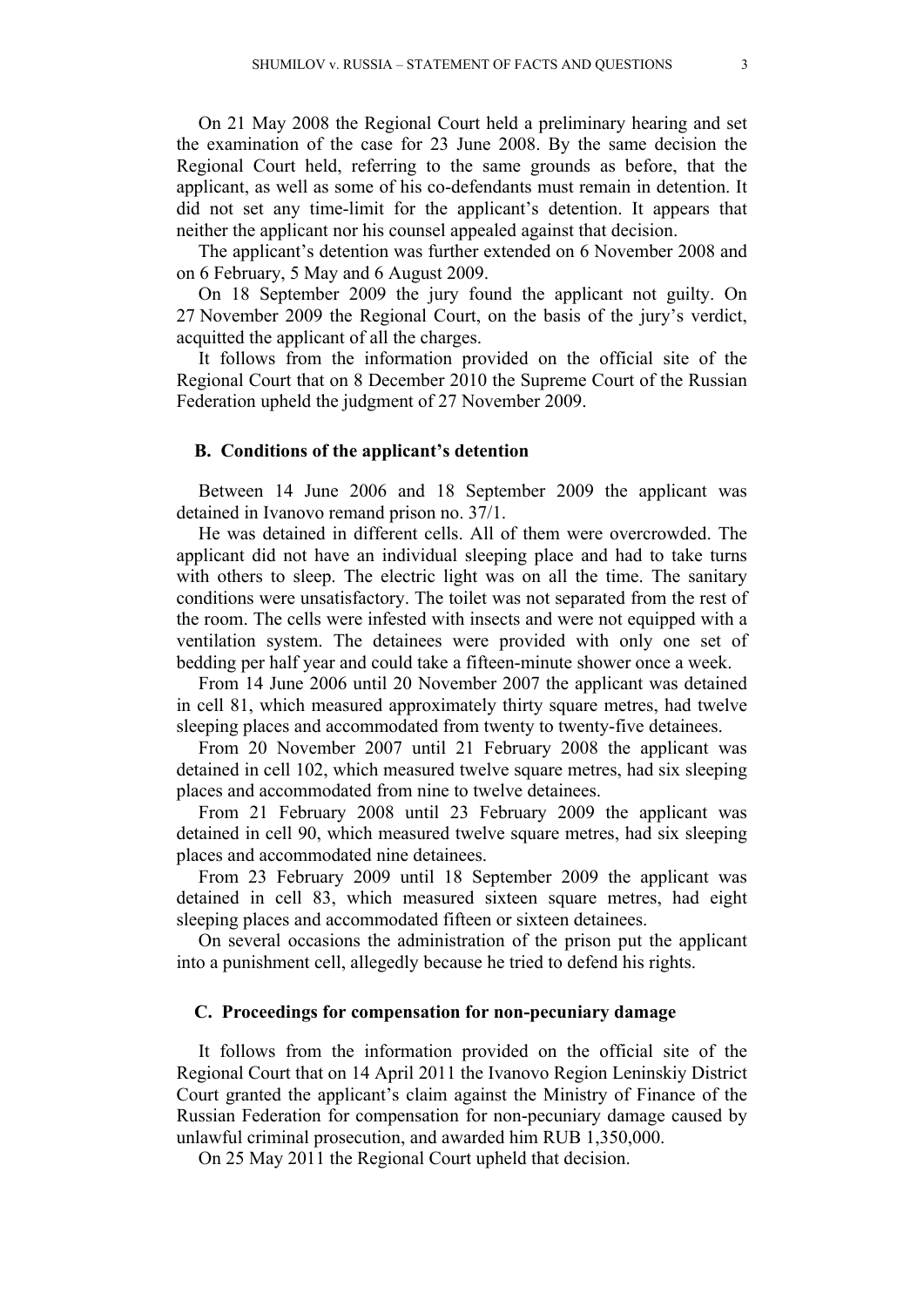## COMPLAINTS

1. The applicant complains under Article 3 that he was detained in inhuman conditions in Ivanovo remand prison no. 37/1 between June 2006 and September 2009.

2. He complains under Article 5 that his detention after 28 February 2008 was unlawful.

3. He complains under Article 5 that his pre-trial detention was not based on sufficient reasons.

He complains under Article 6 of the Convention that the criminal proceedings against him were unreasonably long.

### **QUESTIONS TO THE PARTIES**

1. Were the conditions of the applicant's detention in Ivanovo remand prison no. 37/1 ("SIZO no. 37/1") compatible with Article 3 of the Convention? The Government are requested to comment on all aspects of the conditions of detention, as outlined by the applicant, with special emphasis on the overcrowding problem. They are requested to produce documents indicating the dimensions of the cells in which the applicant was detained, and the number of inmates per cell.

2. What is the current state of criminal proceedings against the applicant on the charges of extortion and organisation of a criminal group? When was the applicant first arrested as part of these criminal proceedings?

3. May the applicant still claim to be a victim, within the meaning of Article 34 of the Convention, of a violation of Article 5 §§ 1 and 3 of the Convention, having regard to the decision of 14 April 2011 of the Ivanovo Leninskiy District Court, as upheld by the Ivanovo Regional Court on 25 May 2011? Was the decision of 14 April 2011 enforced fully and without delays?

4. If the applicant may still claim to be a victim of violation of Article 5 § 1, was the applicant's detention in conformity with the requirements of that provision? The Government are required to comment on each and every period of the applicant's detention. Did the applicant or his lawyer appealed against the decision of the Ivanovo Regional Court of 21 May 2008?

5. If the applicant may still claim to be a victim of a violation of Article 5 § 3, was the length of the applicant's detention in breach of the "reasonable time" requirement of that provision? In particular, did the authorities cite "relevant and sufficient reasons" for the applicant's continuing detention? Were the proceedings conducted with "special diligence"?

The Government are also requested to submit copies of the following documents: